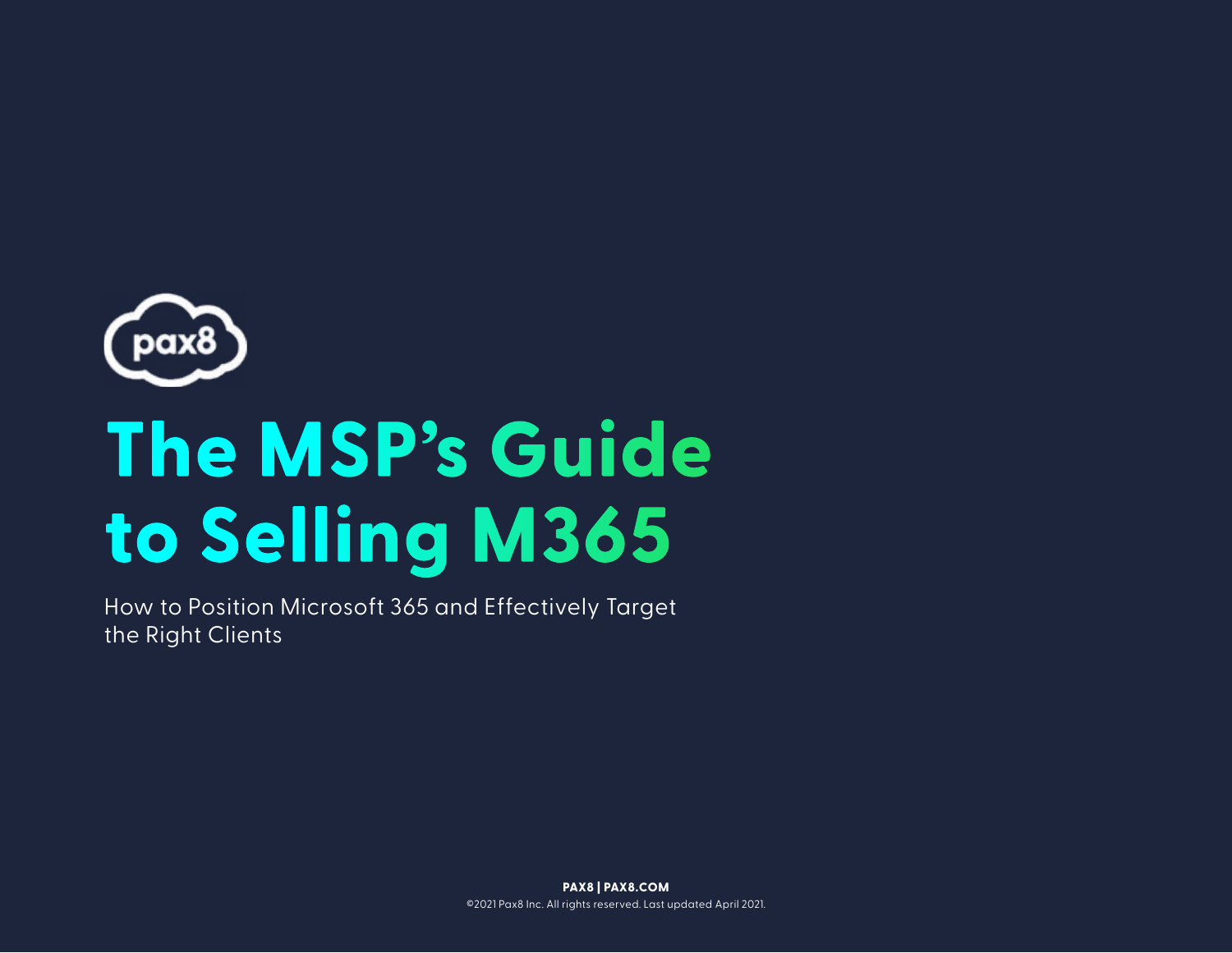## **About This Guide**

This guide breaks down the features and benefits of Microsoft 365 and provides advice for selling it to your clients.

#### **What is M365?**

| Comparing Microsoft 365 Plans manufactures and the comparison of 5 |  |
|--------------------------------------------------------------------|--|

#### **Why Move to M365?**

#### **Selling the Solution**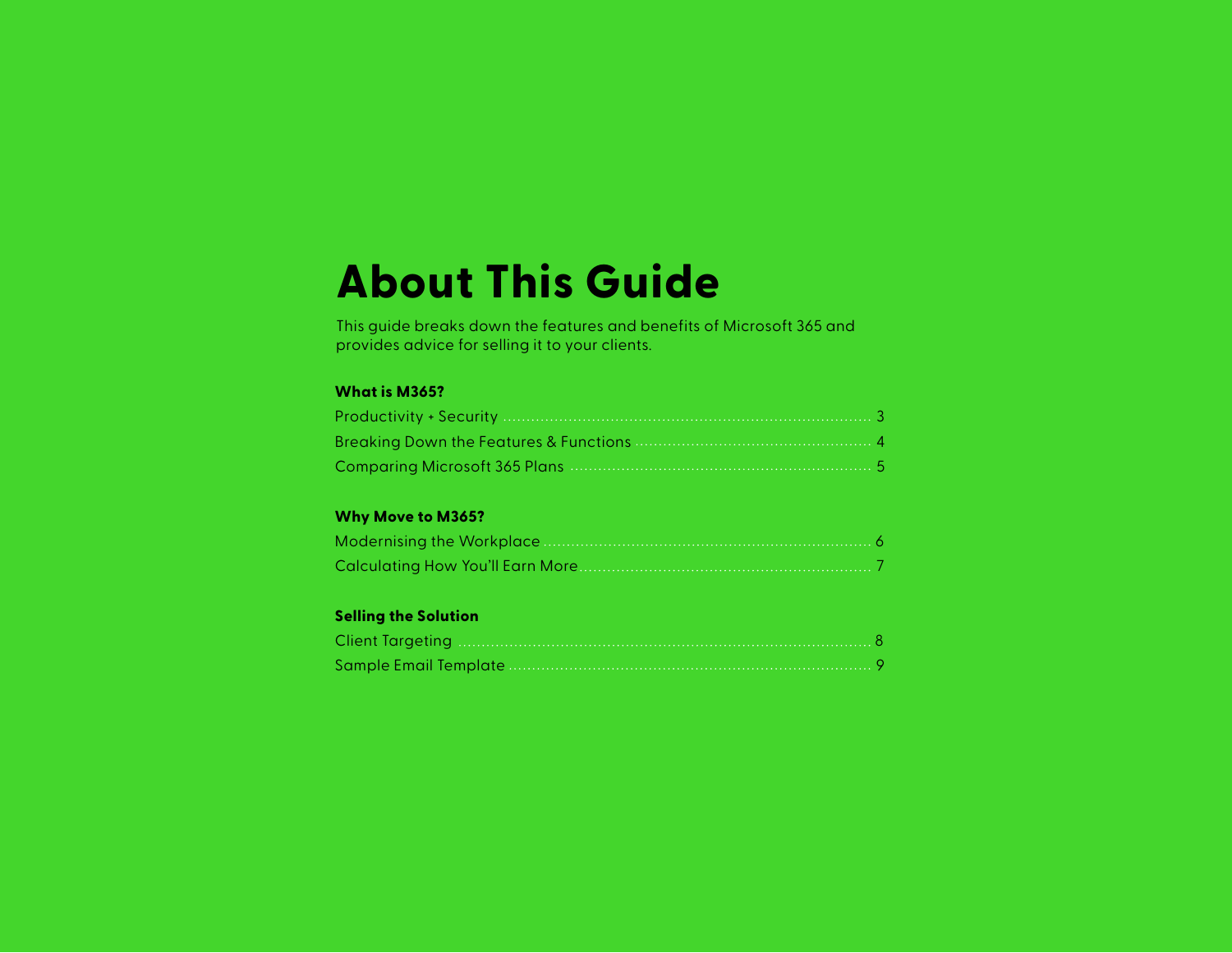### <span id="page-2-0"></span>**WHAT IS M365? Productivity + Security**

Microsoft 365 Business Premium offers a single, integrated technology solution that combines the Office productivity apps users know and love with granular device management and best-in-class security features, such as ATP and Windows Defender. Designed for the needs of small to mid-sized enterprises, M365 empowers your clients to communicate and collaborate while keeping their data protected.



### **PRODUCTIVITY**

#### **OFFICE APPLICATIONS**

Word, Excel, PowerPoint, Outlook, and more

**ONLINE SERVICES** Exchange, OneDrive (1 TB), Teams, and more

**ADVANCED SERVICES**  Exchange Online Archiving

#### **REMOTE WORK ENABLEMENT** WVD

#### **EXTERNAL THREAT PROTECTION** Microsoft Defender for O365 Multi-Factor Authentication Enforce Windows Defender to be on Enforce BitLocker to be on

 $+$  | INTERNAL DATA LEAK PREVENTION | + Data Loss Prevention

Azure Information Protection

#### **ADVANCED SECURITY DEVICE MANAGEMENT**

#### **DEVICE MANAGEMENT**

Microsoft Intune Windows 10 Credential Guard  $SSO > 10$  Apps Conditional Access

Shared Computer Activation

#### **DEPLOYMENT ASSISTANCE**

Windows Autopilot Azure Information Protection Auto-Installation of Office Apps AAD Auto-Enroll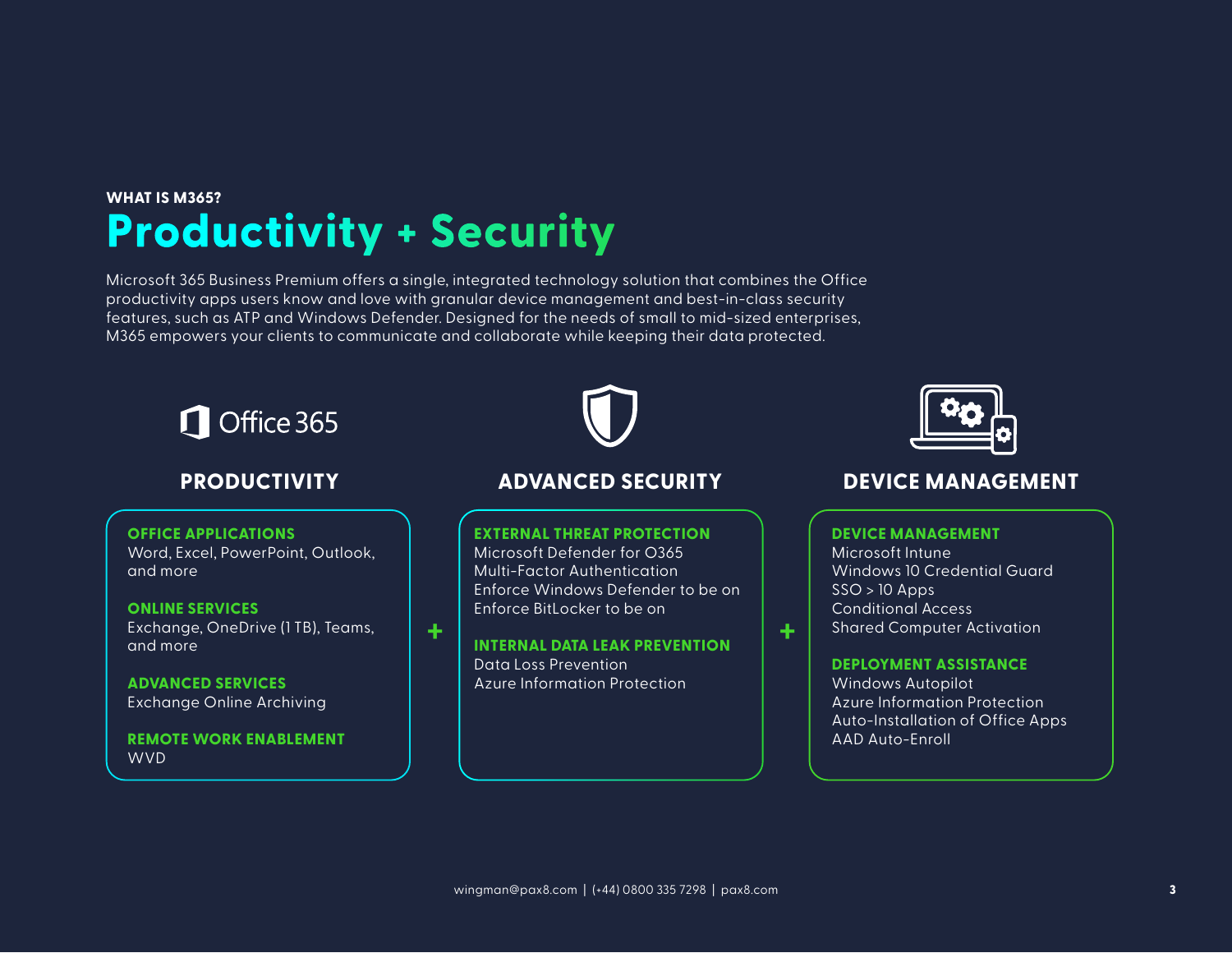### <span id="page-3-0"></span>**WHAT IS M365? Breaking Down the Features & Functions**

#### **Advanced Security Features**

**Microsoft Defender (formerly Advaced Threat Protection):** Cloud-based email protection against malicious links, phishing, and spoofing. **Multi-Factor Authentication (MFA):** Safeguards access to apps and data by requiring a second form of authentication. **Data Loss Prevention (DLP):** Identifies, monitors, and automatically protects sensitive information across many locations. **Windows Exploit Guard Enforcement:** Protects devices from ransomware and malicious websites at device end points.

### **Data Protection & Compliance**

**Azure Information Protection (AIP):** Controls and manages how sensitive content is accessed by providing classification labels on documents and email.

**Exchange Online Archiving:** 100GB archiving and preservation policies help recover data and remain compliant. **BitLocker Enforcement:** Encrypts data on devices to protect it if devices are lost or stolen.

### **Device Management**

**Intune:** Manages devices and apps from the cloud, protecting company information on employee devices. **Single Sign-On (SSO):** Allows users to access multiple applications and resources by logging in only once, with one account. **Active Directory (AD):** Manages permissions and access to shared network resources such as servers, printers, and user accounts. **Autopilot:** Simplifies the new device configuration and deployment process for IT and end users.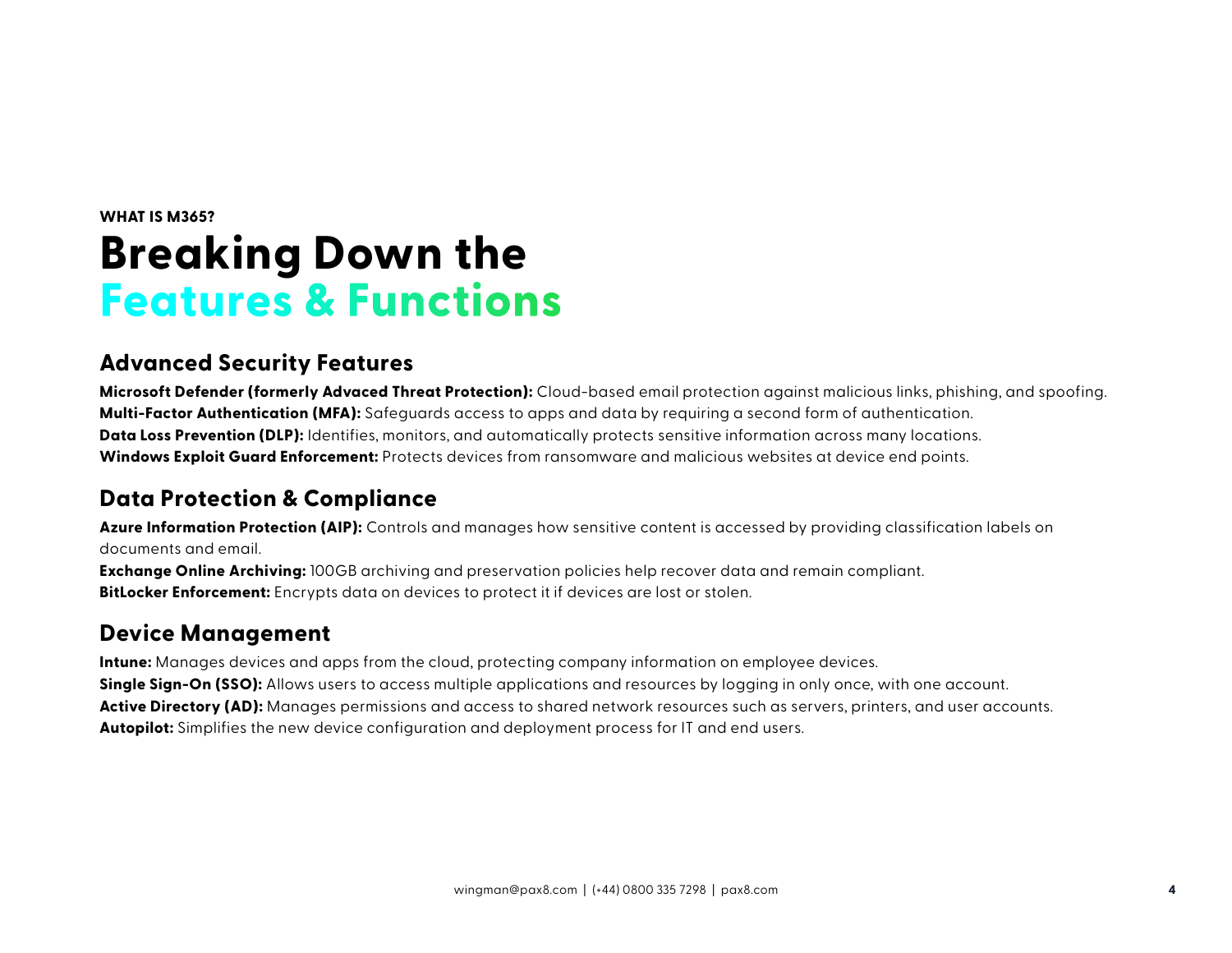### <span id="page-4-0"></span>**WHAT IS M365? Comparing Microsoft 365 Plans**

|                             | <b>FEATURES</b>                                                                                                                    | Microsoft 365<br><b>Business</b><br><b>Standard</b> | <b>Microsoft 365</b><br><b>Business</b><br><b>Premium</b> | E <sub>3</sub> | Microsoft 365 Microsoft 365<br>E <sub>5</sub> |
|-----------------------------|------------------------------------------------------------------------------------------------------------------------------------|-----------------------------------------------------|-----------------------------------------------------------|----------------|-----------------------------------------------|
|                             | Estimated retail price per user per month based on approximate conversions to £GBP from \$USD                                      | £9.11                                               | £14.58                                                    | £23.32         | £41.54                                        |
|                             | Maximum number of users                                                                                                            | 300                                                 | 300                                                       | unlimited      | unlimited                                     |
| <b>Office Apps</b>          | Install Office on up to 5 PCs/Macs + 5 tablets + 5 smartphones per user Word, Excel, PowerPoint, OneNote,<br>Access, Office Online | <b>Business</b>                                     | <b>Business</b>                                           | ProPlus        | ProPlus                                       |
| <b>Email Archiving</b>      | <b>Exchange Online Archiving</b>                                                                                                   | 100GB                                               | unlimited                                                 | unlimited      | unlimited                                     |
| <b>Email &amp; Calendar</b> | Outlook, Exchange Online                                                                                                           | 50GB                                                | 50GB                                                      | 100GB          | 100GB                                         |
| <b>Hub for Teamwork</b>     | Chat-based workspace, online meetings, and more in Microsoft Teams                                                                 | $\bullet$                                           | $\bullet$                                                 | $\bullet$      | $\bullet$                                     |
| <b>File Storage</b>         | <b>OneDrive for Business</b>                                                                                                       | 1TB/user                                            | 1TB/user                                                  | unlimited      | unlimited                                     |
| Social, Video, Sites        | Yammer, SharePoint Online, Planner                                                                                                 | $\bullet$                                           | $\bullet$                                                 | $\bullet$      | $\bullet$                                     |
|                             | Stream                                                                                                                             |                                                     | $\bullet$                                                 | $\bullet$      | $\bullet$                                     |
| <b>Business Apps</b>        | Scheduling Apps - Bookings', StaffHub                                                                                              | $\bullet$                                           | $\bullet$                                                 | $\bullet$      | $\bullet$                                     |
|                             | Business Apps - Outlook Customer Manager, MileIQ'                                                                                  | $\bullet$                                           | $\bullet$                                                 |                |                                               |
| <b>Threat Protection</b>    | Microsoft Advanced Threat Analytics, Device Guard, Credential Guard, App Locker, Enterprise Data Protection                        |                                                     |                                                           | $\bullet$      | $\bullet$                                     |
|                             | Microsoft Defender for O365                                                                                                        |                                                     | $\bullet$                                                 |                | $\bullet$                                     |
|                             | Windows Defender Advanced Threat Protection                                                                                        |                                                     |                                                           |                | $\bullet$                                     |
|                             | Office 365 Threat Intelligence                                                                                                     |                                                     |                                                           |                | $\bullet$                                     |
| <b>Identity Management</b>  | Self-service password reset for hybrid Azure Active Directory accounts, Azure MFA, Conditional Access                              |                                                     | $\bullet$                                                 | $\bullet$      | $\bullet$                                     |
|                             | Azure AD: Cloud App Discovery, AAD Connect Health, SSO for more than 10 Apps                                                       |                                                     |                                                           | $\bullet$      | $\bullet$                                     |
|                             | Azure Active Directory Plan 2                                                                                                      |                                                     |                                                           |                | $\bullet$                                     |
| <b>Device &amp; App</b>     | Microsoft Intune, Windows Autopilot                                                                                                |                                                     | $\bullet$                                                 | О              | $\bullet$                                     |
| <b>Management</b>           | <b>Shared Computer Activation</b>                                                                                                  |                                                     | $\bullet$                                                 | $\bullet$      | $\bullet$                                     |
|                             | Microsoft Desktop Optimisation Package, VDA                                                                                        |                                                     |                                                           | $\bullet$      | $\bullet$                                     |
| <b>Information</b>          | Office 365 Data Loss Prevention, Azure Information Protection Plan 1                                                               |                                                     | $\bullet$                                                 | $\bullet$      | $\bullet$                                     |
| <b>Protection</b>           | Azure Information Protection Plan 2, Microsoft Cloud App Security, O365 Cloud App Security                                         |                                                     |                                                           |                | $\bullet$                                     |
| <b>On-Prem CAL Rights</b>   | ECAL Suite Exchange, SharePoint, Skype, Windows, SCCM, Win. Rights Management                                                      |                                                     |                                                           | $\bullet$      | $\bullet$                                     |
| Compliance                  | Unlimited email archiving <sup>2</sup>                                                                                             |                                                     | $\bullet$                                                 | $\bullet$      | $\bullet$                                     |
|                             | Advanced eDiscovery, Customer Lockbox, Advanced Data Governance                                                                    |                                                     |                                                           |                | $\bullet$                                     |
| <b>Analytics</b>            | Power BI Pro, MyAnalytics                                                                                                          |                                                     |                                                           |                | $\bullet$                                     |
| <b>Voice</b>                | PSTN Conferencing, Cloud PBX                                                                                                       |                                                     |                                                           |                | $\bullet$                                     |
|                             |                                                                                                                                    |                                                     |                                                           |                |                                               |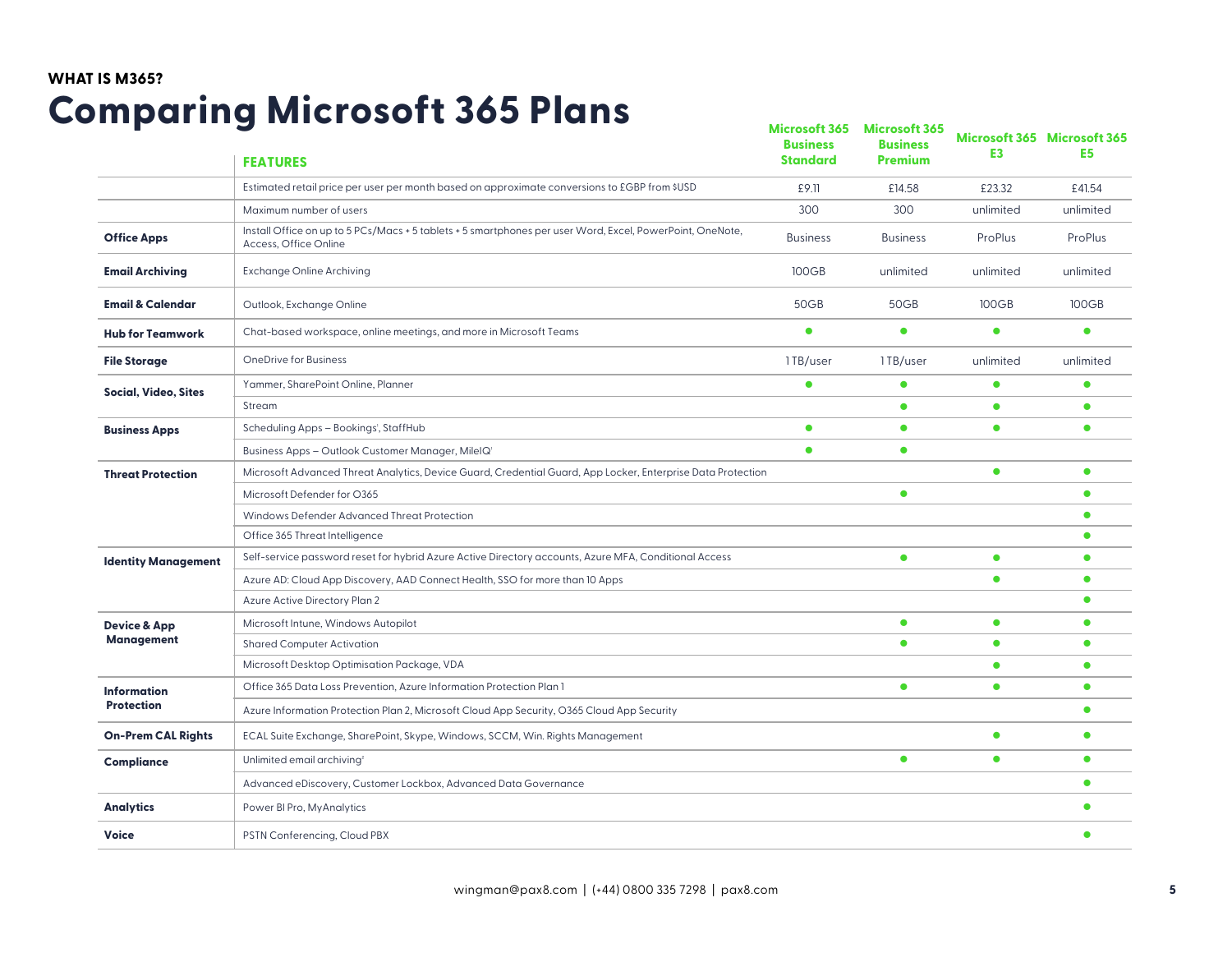#### <span id="page-5-0"></span>**WHY MOVE TO M365 FROM O365?**

## **Modernising the Workplace**

Most of your clients are probably using the Office suite for their productivity needs and may not be familiar with the additional benefits that M365 Business Premium offers. M365 Business Premium includes all the Office apps, such as Outlook, Word, Excel, and Powerpoint, that users are familiar with using in their day-to-day work, but offers additional capabilities in several key areas:

#### **Advanced Security**

Office 365 is the #1 target for phishing attacks, and it doesn't provide the more advanced security solutions needed to fully detect and prevent phishing attacks.

**48% of malicious email attachments are Microsoft Office files <sup>1</sup>**

#### **Data Protection and Compliance**

Microsoft 365 Business premium checks the boxes for data protection and helps organisations improve their regulatory compliance.

90% of SMEs do not use data protection for company and customer information $2$ 

31% of SMEs say they do not comply with any security quidelines or standards  $^1$ 

#### **Windows 10 OS Upgrade**

Microsoft's Windows 7 End-of-Support took effect on 14 January, 2020. To avoid the security risks of an unsupported OS, your clients on Windows 7 need to upgrade to Windows 10, which they can do automatically by moving to Microsoft 365 Business Premium.

#### **Device Management**

Microsoft 365 Business Premium's granular device management enables businesses to securely communicate and collaborate with team members anytime and anywhere.

**39% of the global workforce is mobile <sup>1</sup>**

**45% of business-critical applications are accessed by mobile devices <sup>1</sup>**

#### **[Windows 7 Support](https://usc.pax8.com/resource/display/43383)  Ended - Now What?**

Microsoft stopped supporting Windows 7 on 14 January, 2020, leaving clients open to security risks. However, you can easily upgrade to Windows 10 by moving clients to Microsoft 365 Business Premium.

Check out the Windows 7 End-of-Support Guide to learn more.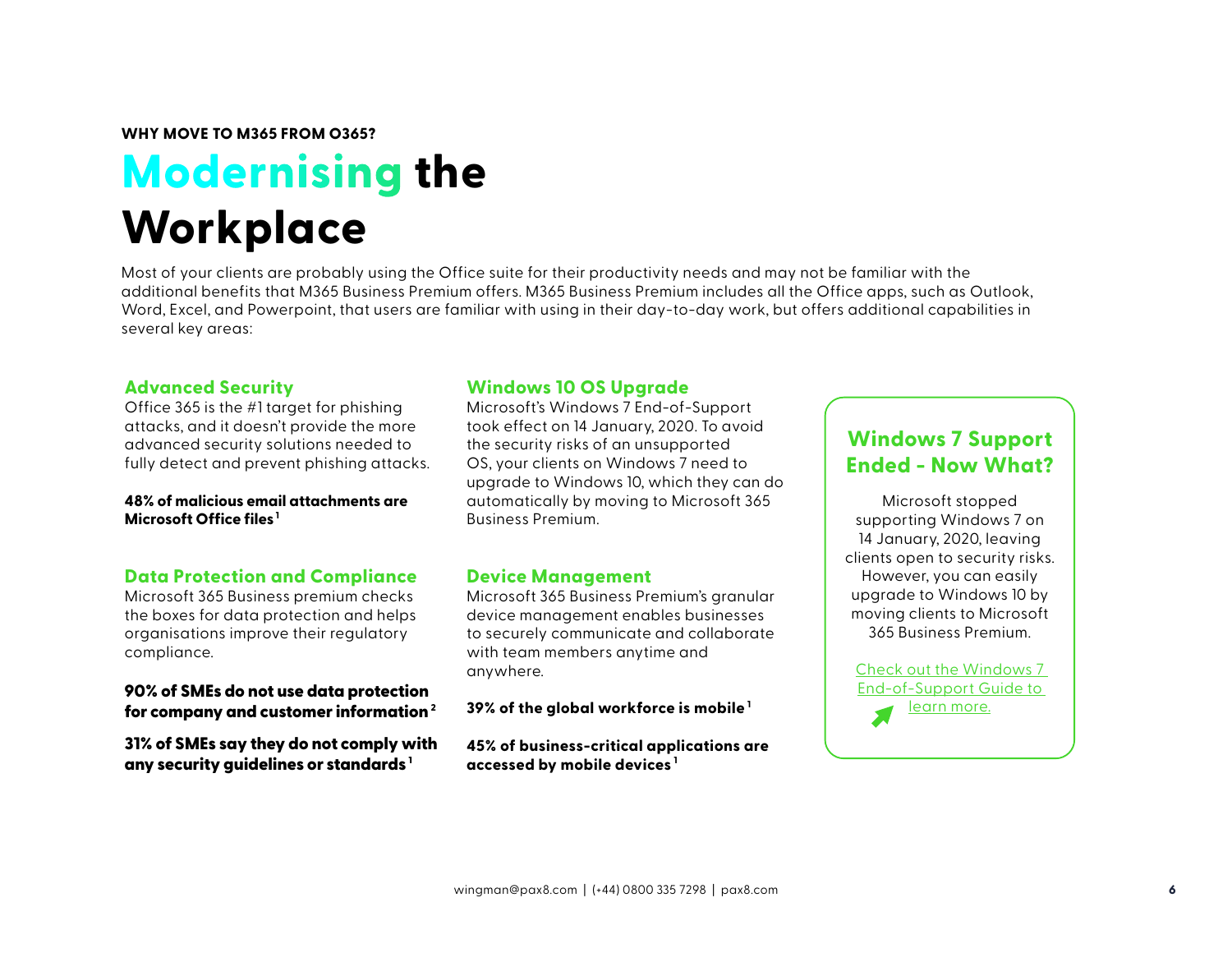### <span id="page-6-0"></span>**WHY MOVE TO M365? Calculating How You'll Earn More**

Earning more margin has never been easier! The Pax8 + Microsoft CSP incentives reward Pax8 partners for driving the activation and enablement of clients using Microsoft. All you need is a Silver or Gold Microsoft competency to get started.

#### **Moving Clients From O365 E3 to M365 Business Premium**

Pax8 partners who upgrade clients from Office 365 E3 to Microsoft 365 Business Premium can receive global and local accelerators on top of your core incentive rebates. If you have valid subscriptions, you will get an additional £.58 in your pocket for every client you upgrade.

**1. Standard Core Incentive – 0365, M365 4%**

**2. Global Strategic Product Accelerator –** M365 Business Premium **5%**

5% Additional Margin



#### **3. Total Increase = £.58 on every seat**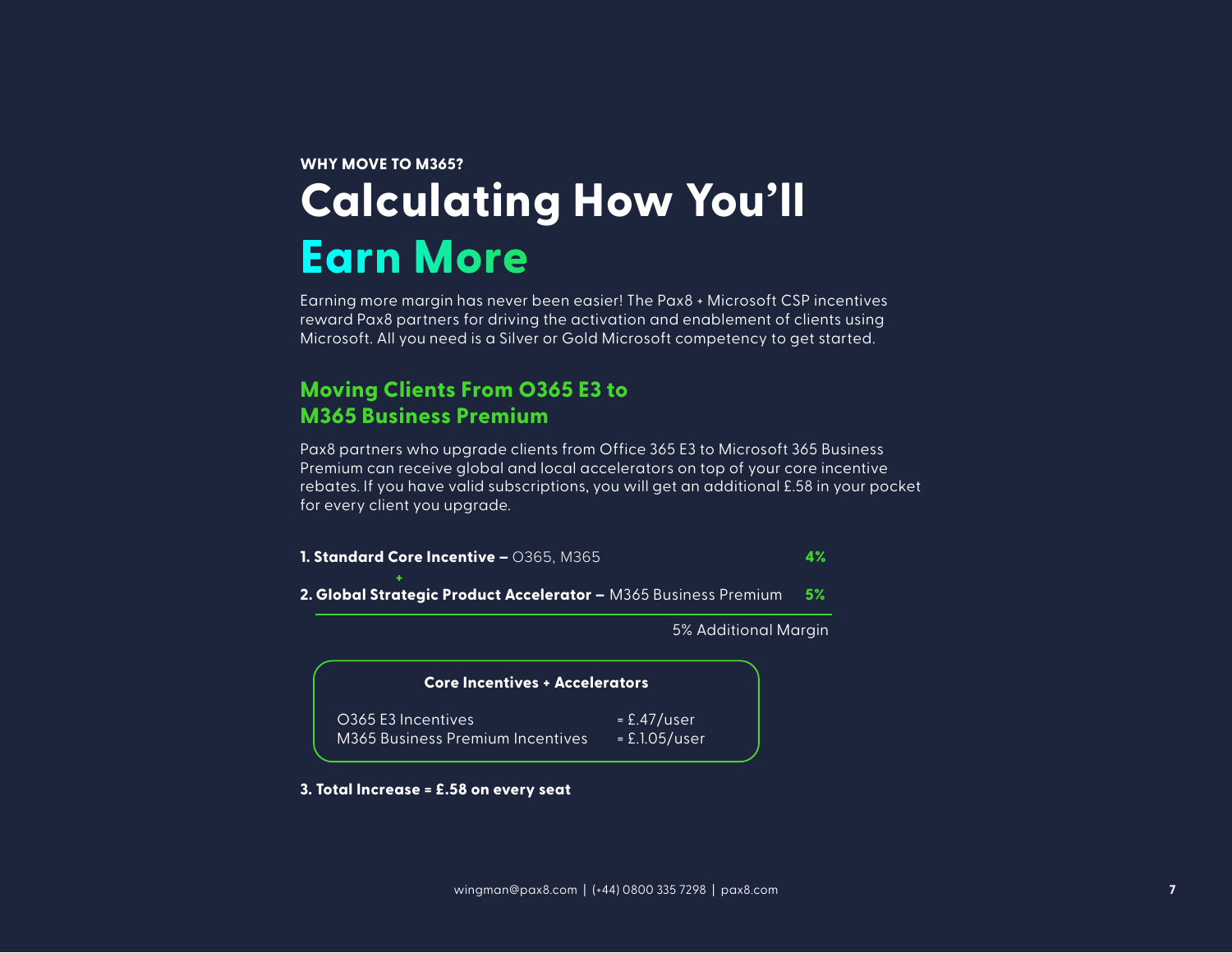#### <span id="page-7-0"></span>**SELLING THE SOLUTION**

## **Client Targeting**

M365 has a LOT of functionality, so instead of overwhelming clients with a long list of features that they may not even understand or care about, you should position the value and benefits of M365 to clients based on their unique needs, requirements, and experiences.

#### **POTENTIAL VALUE-SELLING SCENARIOS:**

- Clients with remote workers, BYOD policies, or multiple locations will benefit from the device management features of Intune
- Clients with high employee turnover will care about the ability to remote wipe devices
- Clients who have experienced a data breach will be concerned about improving security
- Clients in regulated industries be able to utilise features that enable compliance

**"Each time we've described what's included with Microsoft 365, clients want to move forward, recognising immediately the value to their business, security, and success."**

Daniel Johnson, President of machineLOGIC

#### **TARGET MEDIUM CLIENTS CHOOSE A PROFILE USE MARKET MOMENTS**

Focus on SMEs with 25-300 seats

Look for clients with compliance requirements (e.g. healthcare, financial services, legal, consulting, and manufacturing)

Look for clients who have had a recent security incident and/or data breach

M365 Business Standard (formerly known as O365 Business Premium) clients

O365 E3 clients

Clients with EMS + competitive security solutions (could benefit from consolidation)

Clients on legacy Office and Windows

Security is top-of-mind for businesses of all sizes

Windows 7 reached End-of-Support in January 2020

GDPR and other regulations are forcing SMEs to follow compliance requirements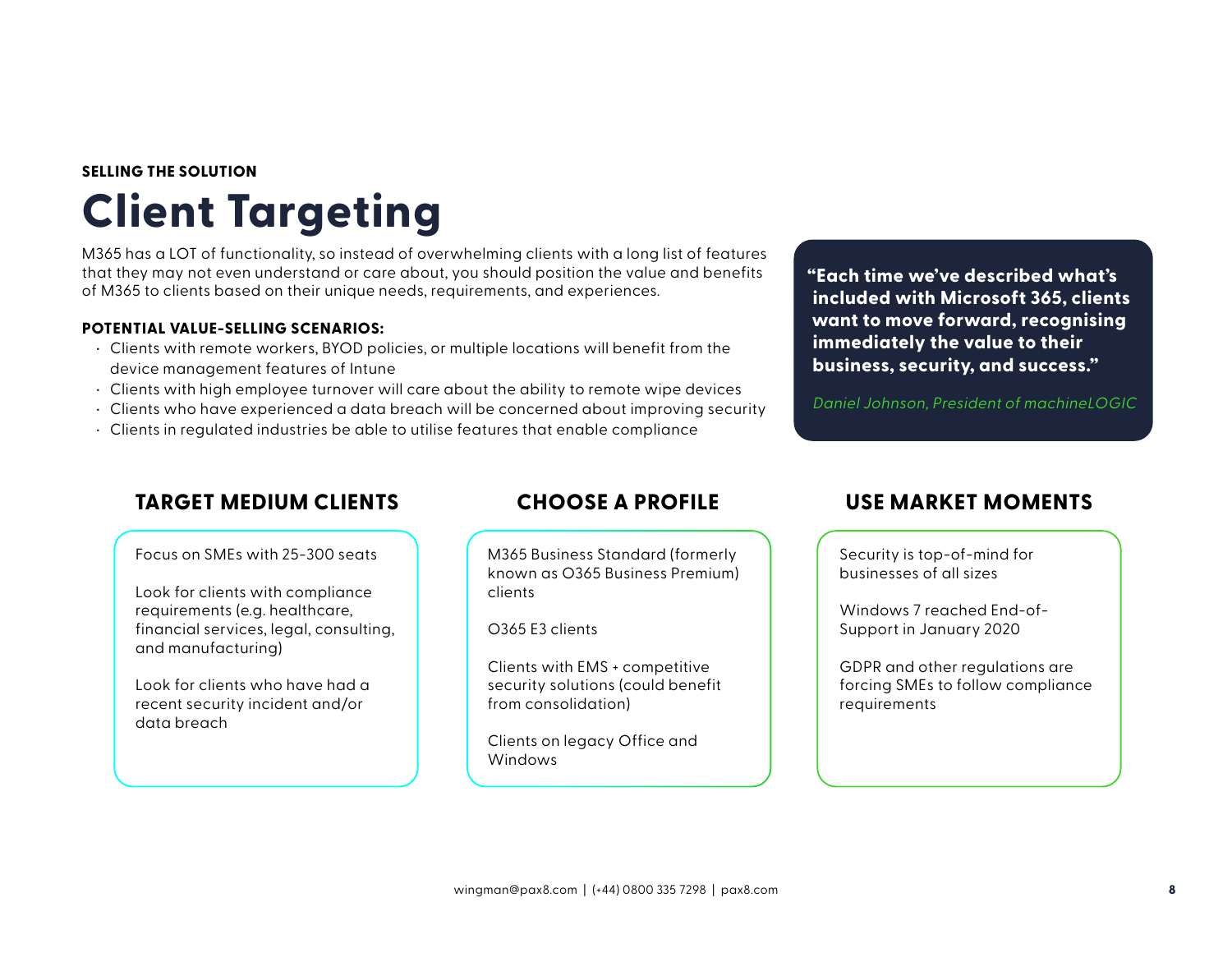#### <span id="page-8-0"></span>**SELLING THE SOLUTION**

## **Sample Email Template**

While we don't recommend blasting your entire client base, sending an email to a targeted list of your Microsoft clients who are a good fit for M365 Business Premium can be a great way to start a conversation about why moving to M365 makes sense. Below is a sample email template you can customise for use with your clients – and feel free to reach out to your Pax8 account rep for assistance on talking about M365!

#### Dear **[CLIENT CONTACT FIRST NAME]**,

Cyber attacks targeting small and medium businesses are on the rise, and we want to make sure your business stays safe while remaining as efficient and productive as ever.

That's why we strongly recommend that **[CLIENT COMPANY NAME]** upgrades to Microsoft 365 Business Premium. It combines the Office productivity apps you already use and love, with the following security and device management features:

- **• Advanced Security:** Keeps your data and users safe with multifactor authentication, email protection, and more.
- **• Device Management:** Ensures your users have access to the devices and applications they need, when and where they need it.
- **• Windows 10:** Provides an always-up-to-date and secure operating system.

To keep our clients secure, **[MSP NAME]** plans to move all of our Microsoft clients to M365 Business Premium within the next two months, unless they choose to opt out of the upgrade.

Let's set up a call to discuss next steps. What's your availability this week?

We appreciate your business and highly encourage you to make this move to protect your systems, data, employees, and customers.

Thanks, **[MSP NAME]**